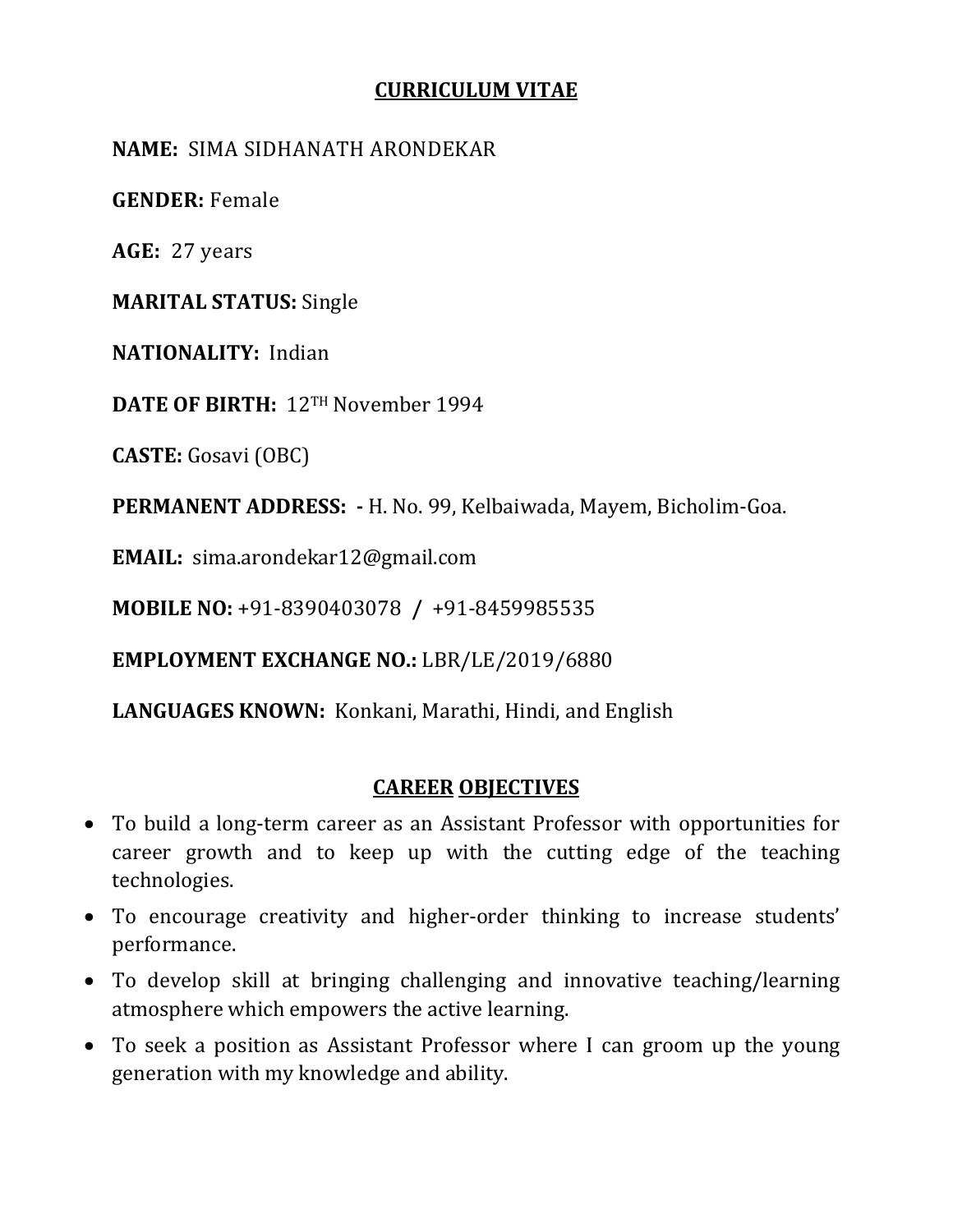# **PERSONAL STRENGTHS**

- Approachable
- Passionate and energetic
- Patience
- Ability to assess student's requirements and fulfill them
- Confident
- Planning an organizational skills
- Sincerity towards work

# **EDUCATIONAL QUALIFICATIONS**

| <b>DEGREE</b>   | <b>INSTITUTION</b>       | <b>UNIVERSI</b> | <b>YEAR OF</b> | <b>MARKS</b>  | <b>PERCE</b> | <b>GRADE/</b>  |
|-----------------|--------------------------|-----------------|----------------|---------------|--------------|----------------|
| &               |                          | TY/             | <b>PASSING</b> | <b>OBTAIN</b> | <b>NTAGE</b> | <b>CLASS</b>   |
| <b>SUBJECTS</b> |                          | <b>BOARD</b>    |                | <b>ED</b>     |              |                |
| <b>OFFERED</b>  |                          |                 |                |               |              |                |
| <b>B.ed</b>     | P.E.S's College of       | Goa             | 2021           | 1146          | 85%          | <b>DISTINC</b> |
| (Commerce)      | Education-               | University      |                |               |              | <b>TION</b>    |
|                 | Farmagudi                |                 |                |               |              |                |
| <b>NET</b>      | <b>University Grants</b> | Delhi           | 2019           |               |              |                |
| (Commerce)      | Commision                |                 |                |               |              |                |
| M.Com           | Goa University,          | Goa             | 2018           | 1266          | 63 %         | <b>FIRST</b>   |
| (Accounting     | Taleigao Plateau,        | University      |                |               |              | <b>CLASS</b>   |
| & Finance)      | Panaji Goa.              |                 |                |               |              |                |
| <b>B.Com</b>    | Narayan Zantye           | Goa             | 2016           | 907           | 70 %         | <b>DISTINC</b> |
| (FAAT)          | College of               | University      |                |               |              | <b>TION</b>    |
|                 | Commerce,                |                 |                |               |              |                |
|                 | Bicholim Goa.            |                 |                |               |              |                |
| <b>H.S.S.C.</b> | Shri Vijayanand          | Goa Board       | 2013           | 459           | 77 %         | <b>DISTINC</b> |
|                 | <b>Higher Secondary</b>  |                 |                |               |              | <b>TION</b>    |
|                 | School, Tikhazen         |                 |                |               |              |                |
|                 | Mayem.                   |                 |                |               |              |                |
| <b>S.S.C.</b>   | Shri Mahamaya            | Goa Board       | 2011           | 357           | 60 %         | <b>FIRST</b>   |
|                 | High School,             |                 |                |               |              | <b>CLASS</b>   |
|                 | Mayem.                   |                 |                |               |              |                |